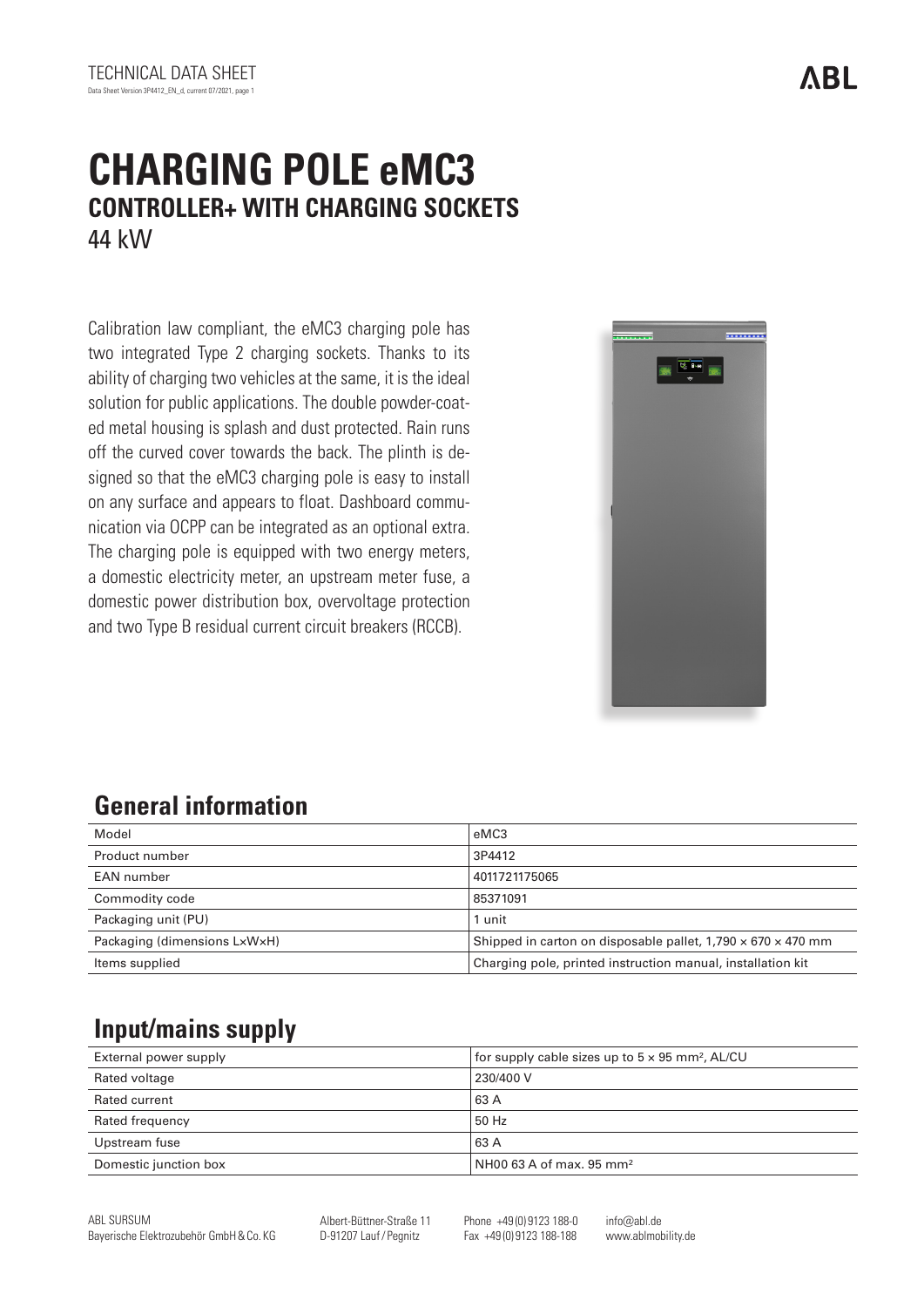# **Output/vehicle connection**

| Connection system per charge point        | Lockable Type 2 charging socket, 32 A, in acc. with IEC62196-2,<br>automatic unlocking in case of grid connection loss |
|-------------------------------------------|------------------------------------------------------------------------------------------------------------------------|
| Output voltage per charge point           | 230/400 V                                                                                                              |
| Maximum charging current per charge point | 32A                                                                                                                    |
| Maximum charging output per charge point  | 22 kW                                                                                                                  |
| Load management                           | <b>SBC</b>                                                                                                             |

#### **Protection/integrated components**

| MCB per charge point                 | 32 A, 4-pole, C characteristic                                                                                               |
|--------------------------------------|------------------------------------------------------------------------------------------------------------------------------|
| RCCB per charge point                | RCCB, Type B, 30 mA                                                                                                          |
| Energy meter per charge point        | MID compliant                                                                                                                |
| Compliance module                    | Logging Gateway (LGW)                                                                                                        |
| Load switching                       | Installation contactor, 4-pole, 40 A                                                                                         |
| Weld detection                       | Contactor welding trips RCD                                                                                                  |
| Overcurrent protection               | Integrated into firmware, disconnection at 105% after 1000 sec-<br>onds, at 110% after 100 seconds, at 120% after 10 seconds |
| Temperature monitoring               | internal, charging current reduction or shut down                                                                            |
| Domestic electricity meter           | eHZ adapter, 35 A upstream fuse                                                                                              |
| Lightning and overvoltage protection | Type $1 + Type 2$ combined arrester                                                                                          |
| Shut down (Standby)                  | all poles                                                                                                                    |

#### **Charge monitoring/status indicators**

| Operating status indicator        | LED                                        |
|-----------------------------------|--------------------------------------------|
| Access control                    | RFID card, QR code or smartphone app       |
| <b>Communication EV</b>           | in acc. with IEC 61851-1 Mode 3            |
| Communication Controller/Extender | RS485                                      |
| Backend communication             | OCPP 1.5 and 1.6 via LAN or LTE (optional) |

### **Standards/guidelines**

| IEC 61851-1                 |
|-----------------------------|
| IEC 61439-7 ACSEV           |
| in acc. with MessEV Modul B |

### **Operating conditions**

| Storage temperature   | $-30$ to $85^{\circ}$ C       |
|-----------------------|-------------------------------|
| Operating temperature | $-25$ to 40 $^{\circ}$ C      |
| Relative humidity     | 5 to 95%, no condensation     |
| Class of protection   |                               |
| Overvoltage category  | $\mathbf{III}$                |
| Degree of pollution   | 3                             |
| IP rating             | IP44/IP54 (plugged/unplugged) |
| Impact strength       | <b>IK10</b>                   |
| Maximum elevation     | $\leq$ 2,000 m AMSL           |
| Power dissipation     | 14 W                          |
|                       |                               |

info@abl.de www.ablmobility.de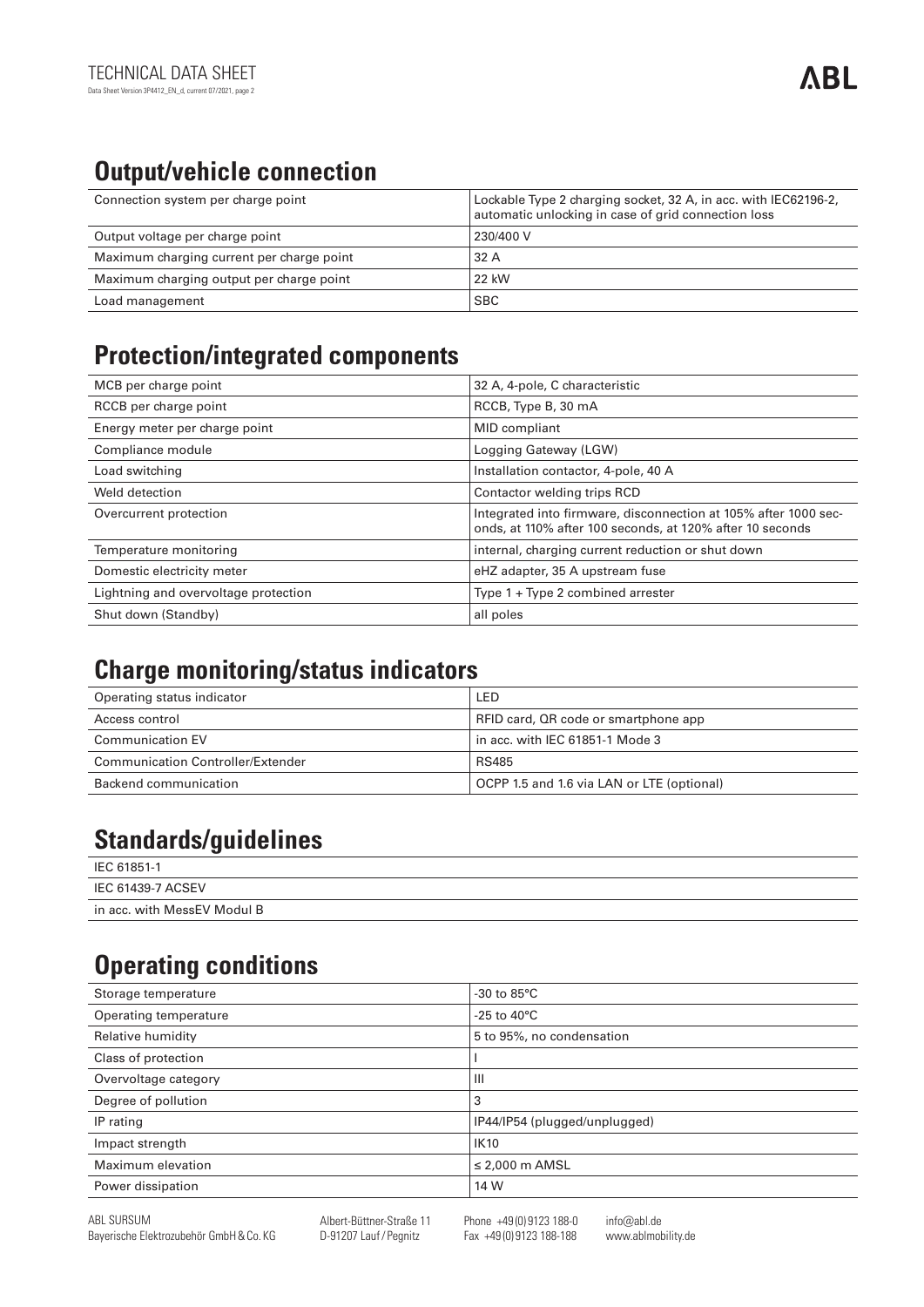## **Housing**

| Type                     | Mounting pole                                                                                                                |
|--------------------------|------------------------------------------------------------------------------------------------------------------------------|
| Fixing type              | Screw fixings for installation on prefabricated concrete founda-<br>tion (with or without plinth, both available separately) |
| Material (housing/cover) | Steel                                                                                                                        |
| Housing colour           | Powder coated DB703                                                                                                          |
| Cover colour             | Powder coated DB701                                                                                                          |
| Locking mechanism        | Grip handle, prepared for the installation of a profile cylinder<br>lock                                                     |
| Pole dimensions (HxWxD)  | $1,661 \times 590 \times 220$ mm                                                                                             |
| Weight                   | approx. 90 kg                                                                                                                |

#### **Accessories**

| Type 2 charging cable             | LAK32A3, 32 A 240 / 415 V, length approx. 4 m |
|-----------------------------------|-----------------------------------------------|
| Type 2 charging cable             | LAKC222, 20 A 240 / 415 V, length approx. 7 m |
| Type 2 to Type 1 adapter cable    | LAKK2K1, 32 A 230 V, length approx. 4 m       |
| Prefabricated foundation          | <b>EMC9999</b>                                |
| Plinth 160 mm                     | <b>EMC9996</b>                                |
| Plinth 100 mm                     | <b>EMC9994</b>                                |
| Configuration kit                 | CONFCAB                                       |
| RFID card                         | E017869, 5 pcs                                |
| LTE accessory package             | E3BLTE1                                       |
| WLAN accessory package            | E3BWLAN                                       |
| Multi-purpose installation tester | <b>TE001</b>                                  |
| Vehicle simulation adapter        | <b>TE002</b>                                  |
| see website at www.ablmobility.de |                                               |